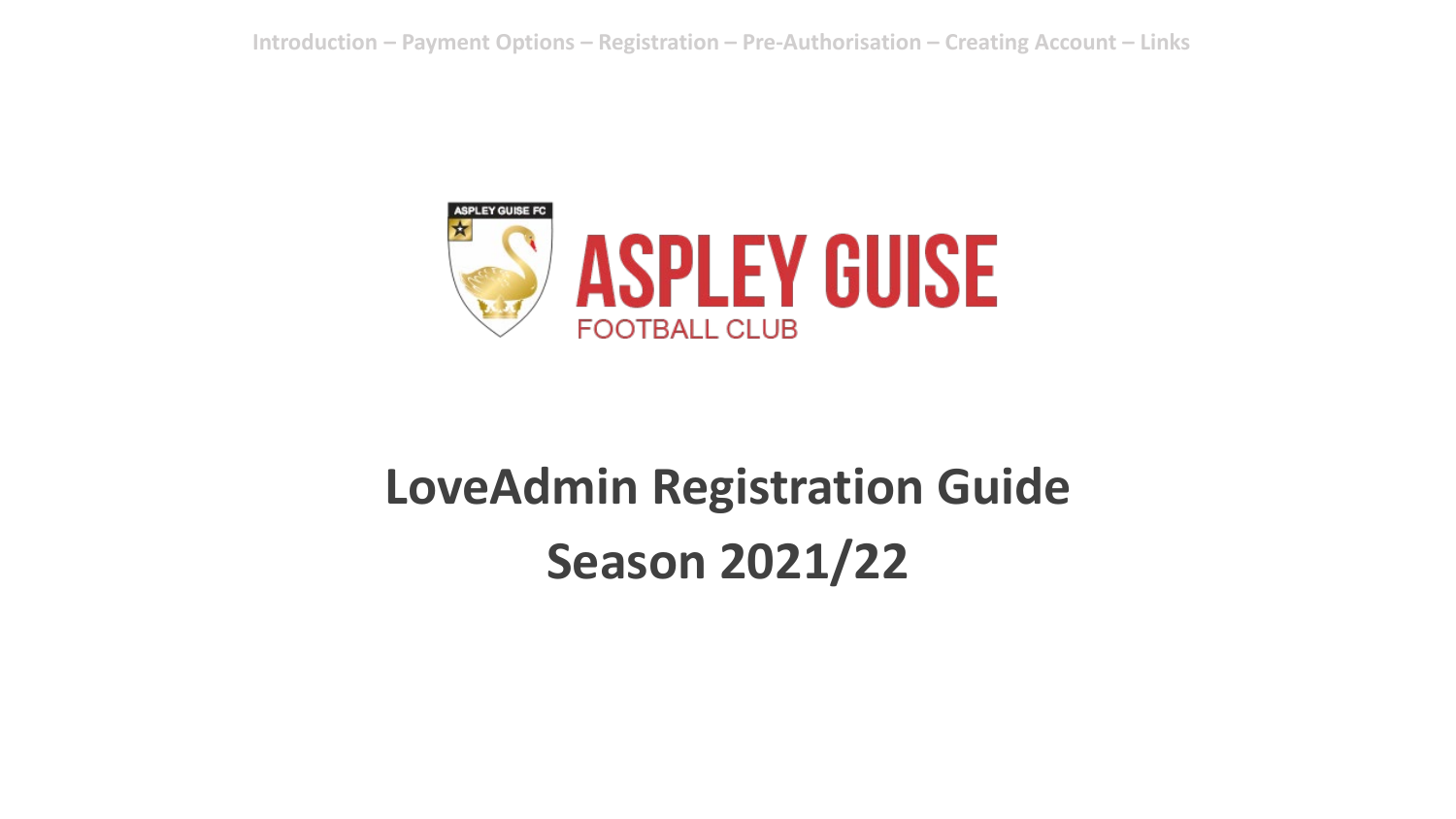#### **Introduction**

Aspley Guise FC have partnered with LoveAdmin.com, one of the UK's leading membership platform, to allow parents & guardians to keep membership information up to date, and make payments.

For the 2021/22 season, parents & guardians will need to follow the registration process detailed in this guide. In future seasons, players remaining with Aspley Guise FC will have their memberships automatically updated with their new team/age group.

The LoveAdmin.com payment platform will allow parents/guardians to pay by card, bank transfer and direct debit, while offering an instalment plan which will be automatically processed over 5 months (August to December annually).

We hope the new system makes managing your membership and payments much easier than previous seasons.

Card payment are processed by PayPal, Bank Transfers and Direct Debits are processed by London & Zurich



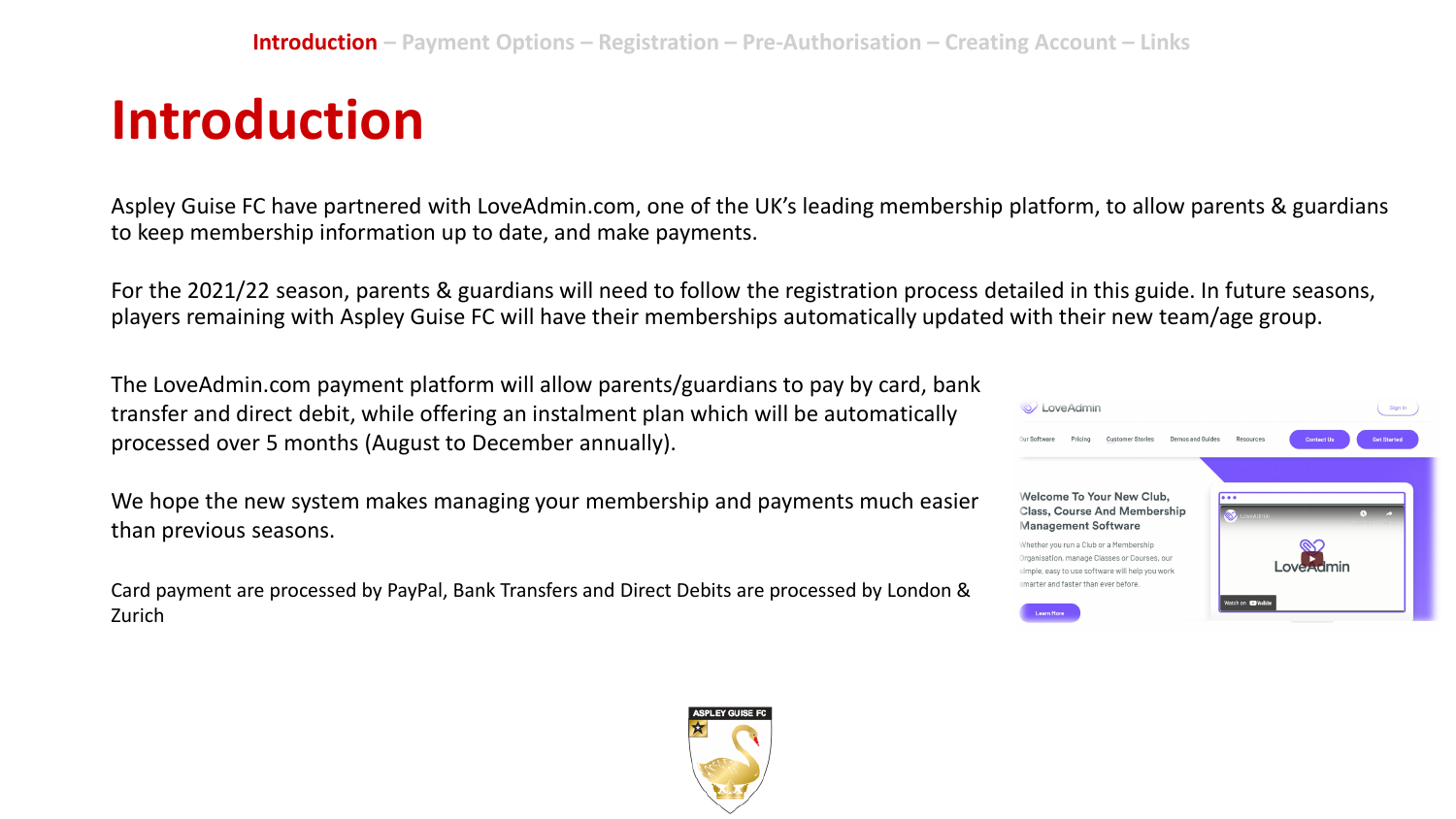## **Payment Options**

The 2021/22 season fees remains the same as last season. 50% discount on fees will apply to younger siblings of a full paying member:

- Junior U7 to U11s **£195**
- Junior U12s and above £210

Parents/Guardians will be offered 2 payment options:

- 1. One single payments for the total annual registration and subscription
- 2. 5 monthly payments starting from  $31<sup>st</sup>$  August through to  $31<sup>st</sup>$  December

Adhoc payments cannot be made through LoveAdmin.com, these will be to be handled differently. If you have any questions, please email [subs@aspleyguisefc.co.uk](mailto:subs@aspleyguisefc.co.uk)

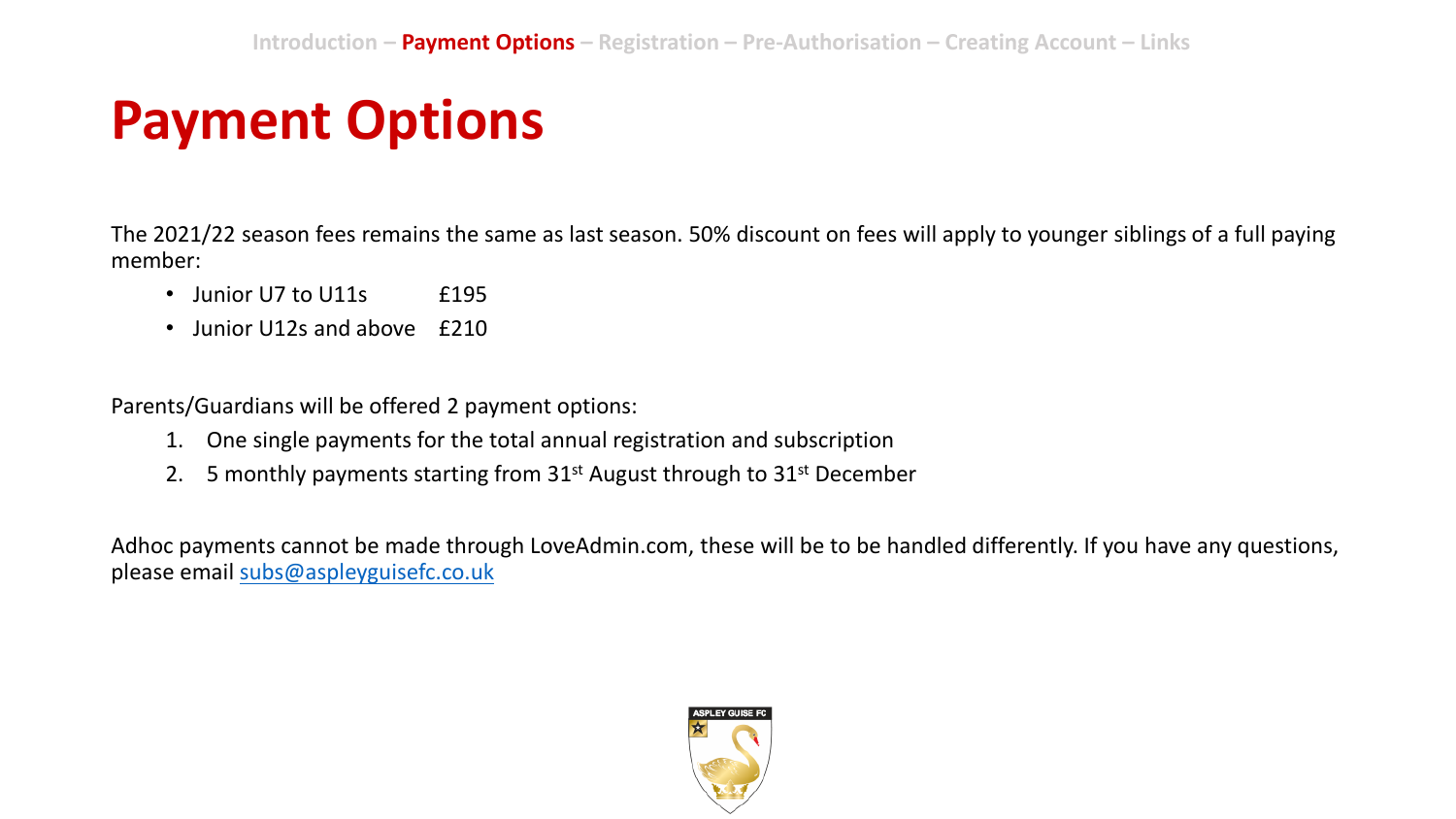## **Registration**

*[Click Here](https://app.loveadmin.com/ThirdpartyRegistration.aspx?clubID=fa4101aff894e2f3ec92024a3dac23d3)* to open the registration page.

To register, please follow these steps

- 1. Click on the above link, or go to <https://app.loveadmin.com/ThirdpartyRegistration.aspx?clubID=fa4101aff894e2f3ec92024a3dac23d3>
- 2. Select a membership category
- 3. Complete the registration form, with the following points to note:
	- Please select the correct team & age group for your child, however they can be moved at a later date.
- Thank you for joining Aspley Guide Football Club for the 2021/22 season. Please select a membership category. Payment will not be taken during this registration process. The subscription payment can be made once your registration has been accepted by the club. If choosing to pay by instalments, you will be asked to pre-authorise your card/bank details, however no money will be taken until the registration has been approved. \* = Mandatory Please select one of the following options: \* Select  $\checkmark$ Select 2021/22 - Junior - U8-11s - Aspley Guise FC GBP 195.00 2021/22 - Youth - U12s+ - Aspley Guise FC GBP 210.00  $\otimes$ oveAdmin
	- If paying by instalments, please select the option. You will be taken to a pre-authorisation screen as part of the registration process, however no money will be taken. This is simply to link to a card/account of your choice through PayPal or London & Zurich, so future payments can be scheduled and managed through your account.
	- If this player is the younger sibling of an full paying member, please add the details and the 50% discount will be added to the account.
	- If your child has no medical conditions the club need to be aware of, please state this with 'None' in the relevant field.
- 4. Once complete, either click  $\blacksquare$  submit and proceed to next page , or click  $\blacksquare$  submit and add additional people  $\blacksquare$  to add additional player(s)

5. You will now be taken to a second screen to confirm the team you are registering for. Please do not click *back*, or try to make any changes. Just click the submit and proceed to next page button to proceed.

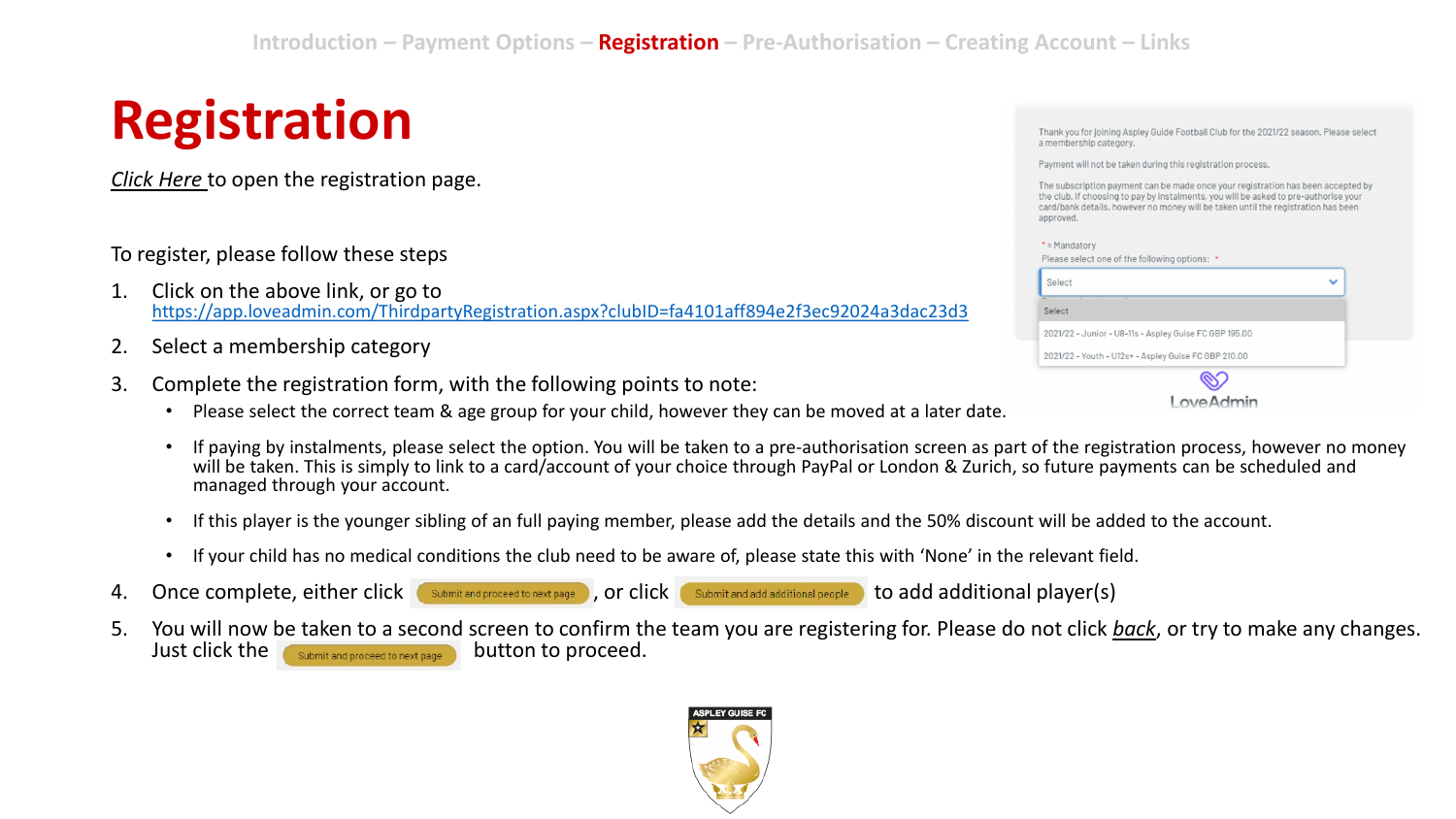#### **Pre-Authorisation**

For those parents/guardians paying in one transaction, your registration is now sent to the club for approval. For those paying by instalments, one further step is required to pre-authorise the future payment details.

Please note that the pre-authorisation process does not take any funds from your account. The process simply links a card (through PayPal) or account (through London & Zurich) to your LoveAdmin account for future payments. Payments will be taken on the last day of August – December in 5 equal amounts of £39 for U7 to U11s and £42 for U12s and up.

For those paying by instalments, you will be taken to this screen. Please select to pay by Direct Debit or by Card, and follow the process from the payment providers.

Pre-Authorisation details can be changed through your account, once you have completed registration.

| <b>Description</b>                                       | Edit          | <b>Comments</b>                                                  | Amount                                                                      | Payable now |
|----------------------------------------------------------|---------------|------------------------------------------------------------------|-----------------------------------------------------------------------------|-------------|
| 2021/22 - Junior - U8-11s - Aspley Guise FC<br>1, Player | $\mathscr{P}$ | <b>Pending Approval</b>                                          | £195.00                                                                     | 0.00        |
| <b>Ulls Tigers</b><br>1, Player                          | $\mathscr{P}$ | <b>Pending Approval</b>                                          | £0.00                                                                       | 0.00        |
| Total                                                    |               |                                                                  | £195.00                                                                     | 0.00        |
|                                                          |               |                                                                  | $\overline{\omega}$                                                         |             |
|                                                          |               | Pay by Direct Debit<br>Info<br>or<br>Debit / Credit card<br>Info | $\bigcirc$                                                                  |             |
|                                                          |               |                                                                  | Pre-authorise future payments<br>Info<br>Settle future payment requests by: |             |

Do not use the back button. If you wish to edit information entered, click the Edit option below

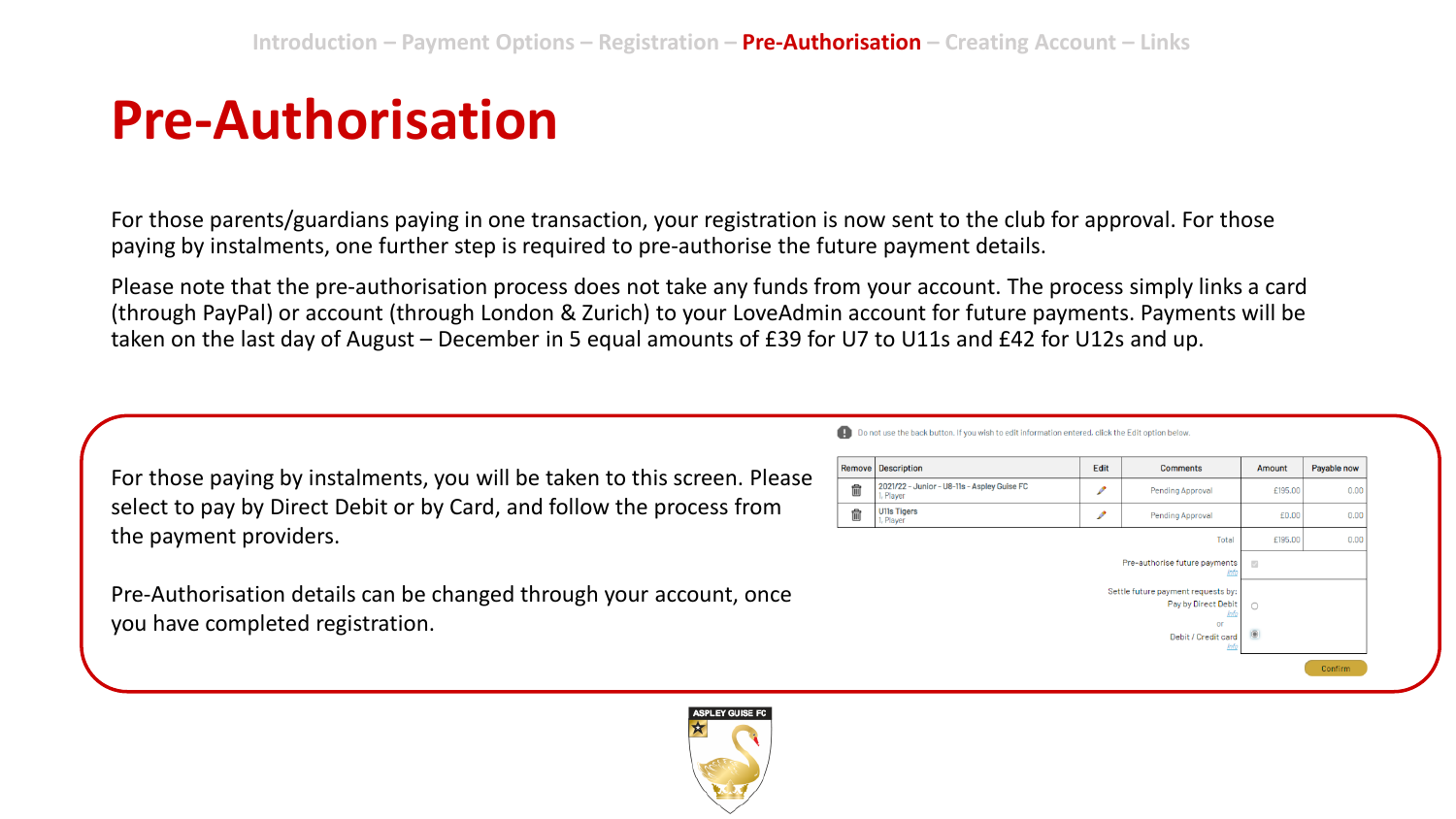## **Creating Account**

Once the registration process has been completed, the details will be sent to Aspley Guise FC for approval. The player registration details, team/age group and fees will be reviewed, before your registration is approved. At this point, any discounts will be applied.

Once your registration is approved, you will receive an email confirming your account name and asking you to create the password for your account. To do this, follow the link provided in the email, then press First time logging in, and set a password.

You will then receive a further link via email to validate your password. Your account is now set up.

For those paying by instalments, there is nothing else to do. You can use your account to amend player information or amend pre-authorisation details.

For those paying by a single payment, you will receive a further email confirming payment can now be made. This can be processed by logging into your account and clicking the payment tab.